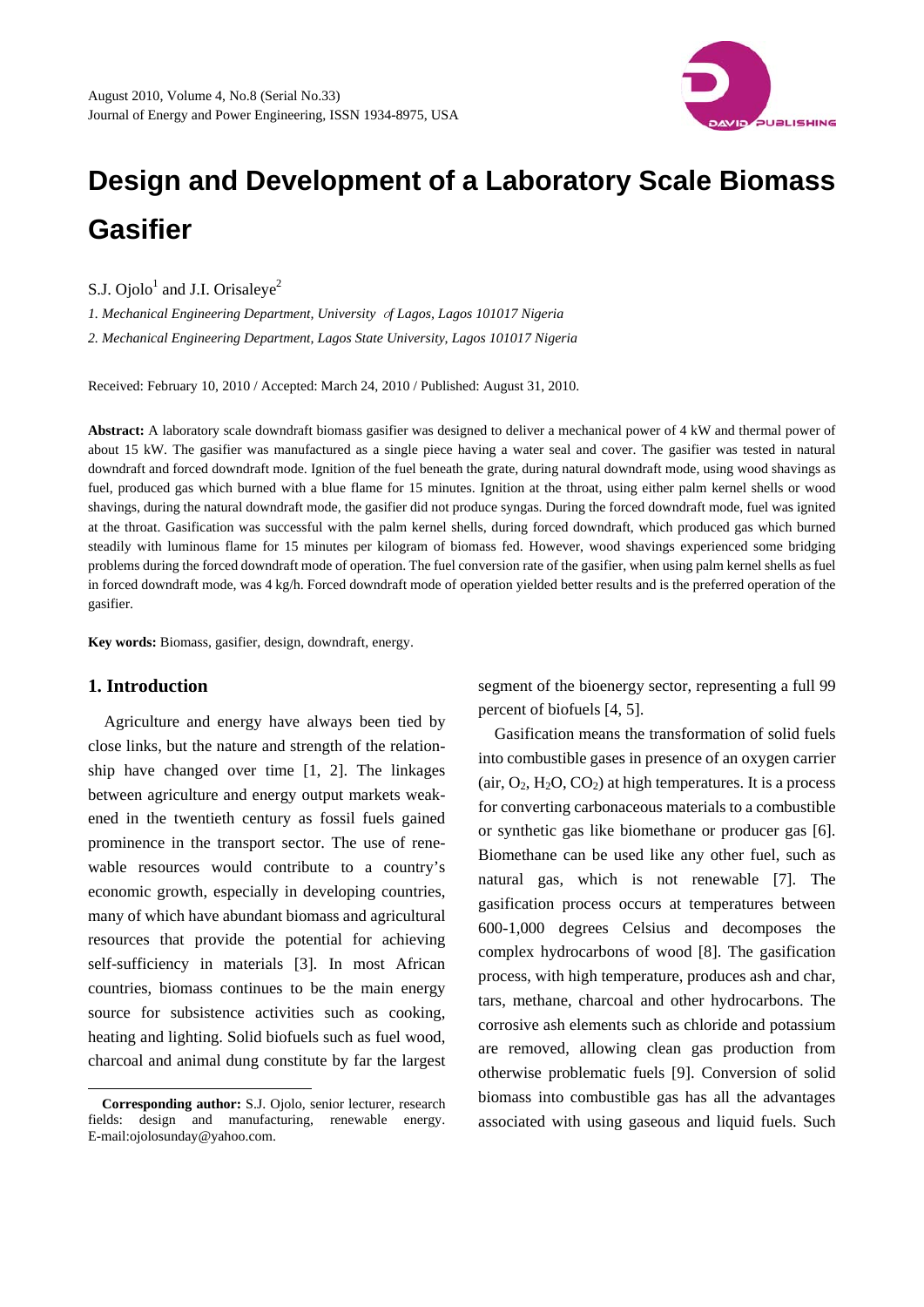advantages include clean combustion, compact burning equipment, high thermal efficiency and a good degree of control. Biomass is also economic in places where biomass is already available at reasonable low prices or industries using fuel wood [6].

Biomass gasifiers are reactors that heat biomass to produce a fuel gas that contains from one-fifth to one half (depending on the process conditions) the heat content of natural gas. A biomass gasifier converts solid fuel such as wood waste, saw-dust briquettes and agro-residues converted into briquettes into a gaseous fuel through a thermo-chemical process and the resultant gas can be used for heat and power generation applications [10, 11]. Biomass gasifiers have been classified based on their operation principles such as gasification and product temperature, oxygen requirements, product gas composition amongst others. The major types of gasifiers are updraught or counter current gasifier, downdraft or co-current gasifiers, cross-draft gasifier and fluidized bed gasifier [12]. The throated downdraft gasifier is suitable for biomass gasification, has a low tar yield, high carbon conversion, low ash carry over and simple construction and operation. However, it has a high gas exit temperature, requires uniformly sized feed stock and limited moisture content of feed.

This work presents the design of a laboratory scale biomass downdraft gasifier.

# **2. Theory of Gasification**

The substance of a solid fuel is usually composed of the elements carbon, hydrogen and oxygen. In addition, there may be nitrogen and sulphur present in small quantities. Biomass gasification in air can be expressed in three stages which are oxidation or combustion, pyrolysis and reduction or gasification [12].

Combustion/oxidation reactions provide the heat energy required to drive the pyrolysis and char gasification reactions:

| $c + \frac{1}{2} o_s \leftrightarrow co$                                | $-111$ MJ/kmol |
|-------------------------------------------------------------------------|----------------|
| $\mathcal{O} + \frac{1}{2} \mathcal{O}_2 \leftrightarrow \mathcal{O}_2$ | $-283$ MJ/kmol |

$$
H_{\rm g} + \frac{1}{2} Q_{\rm g} \leftrightarrow H_{\rm g} Q \qquad -242 \,\text{MJ/kmol}
$$

The pyrolysis reactions involve the cracking of the heavier biomass molecules into lighter organic molecules and carbon monoxide:

$$
C_6H_{10}O_5 + Heat \leftrightarrow C_xH_z + CO
$$
  
 $C_6H_{10}O_5 + Heat \leftrightarrow C_xH_mO_y$ 

The reduction/gasification reactions involve, mainly, the gasification of tar, depending on the technology used. They include:

The Boudouard reaction:

 $c + c o_2 \leftrightarrow 2c o$ The water gas reactions:  $C + H_2O \leftrightarrow CO + H_2$  $C+2H_2O \leftrightarrow CO_2+2H_2$  $\overline{CO}$  +  $H_2O \leftrightarrow CO_2$  +  $H_2$ Methane synthesis reactions:  $C+2H_2 \leftrightarrow CH_2$ 

$$
CO + 3H_2 \leftrightarrow CH_4 + H_2O
$$

# **3. Design of the Gasifier/Reactor**

A laboratory scale biomass gasifier is for a micro scale application which is to produce mechanical power of about 1 to 7 kW. A mechanical power of 4 kW is assumed and the design of the gasifier is based on this. The design of the reactor is basically empirical, that is, implied from charts based on past experiences.

# *3.1 Power Consumption of the Gasifier*

For an engine with a compression ratio of 9.5:1, the effeciency has been estimated to be 28 per cent [12]. Therefore, the thermal power in the gas can be estimated as

$$
P_g = \frac{P_m}{\mu} \qquad [12]
$$

$$
P_g = \frac{4}{0.28} = 14.3 \text{ kW}
$$

If the thermal effeciency of the gasifier is taken at 70 per cent, the thermal power consumption at full load can be estimated as

$$
P_t = \frac{P_g}{0.7} \qquad [12]
$$
  

$$
P_t = 20.4 \, kW
$$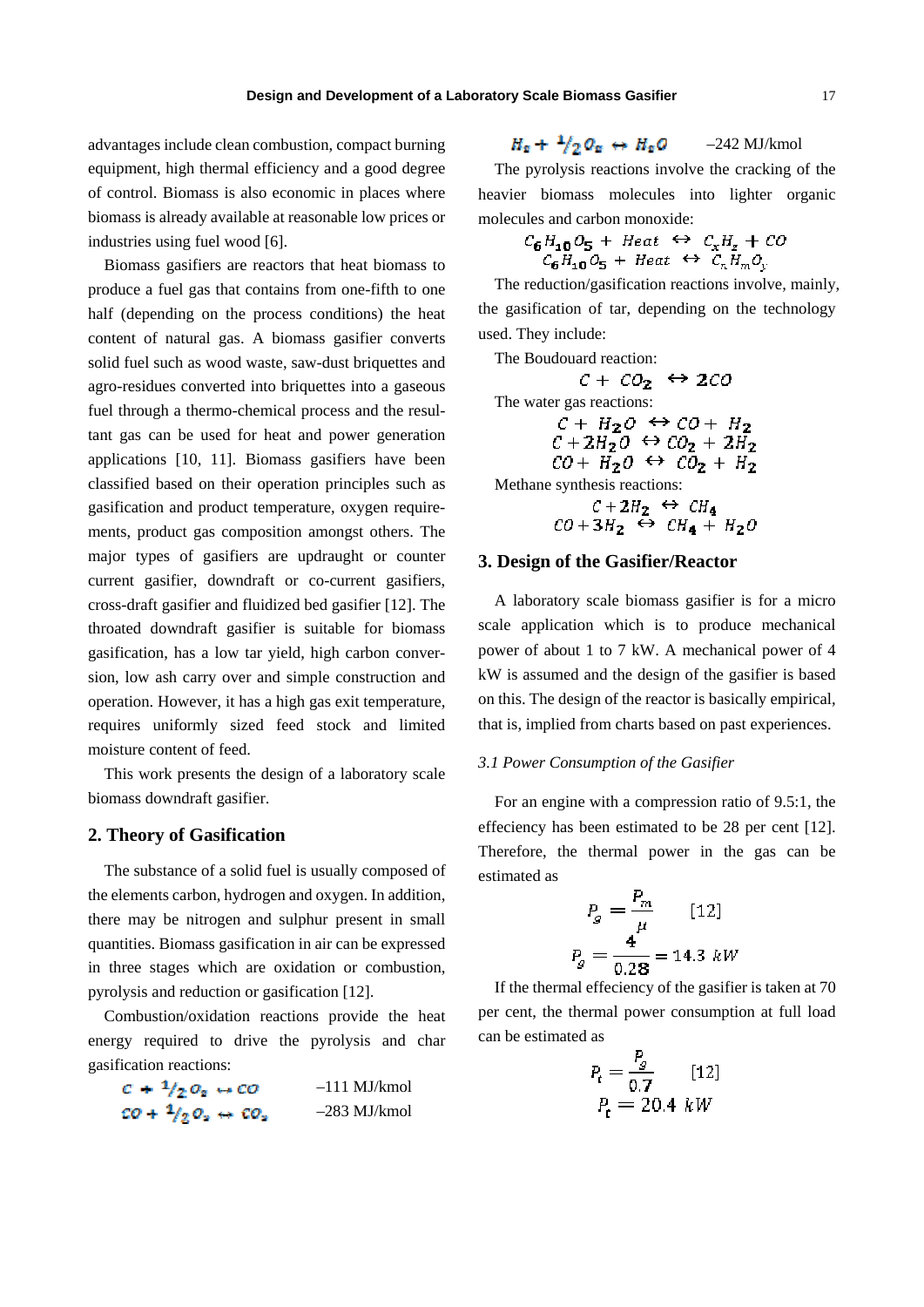# *3.2 Biomass Consumption of the Gasifier*

A heating value of biomass with 14% moisture content is taken to be 17,000 kJ/kg, according to Ref. [12]. The biomass consumption of a gasifier can be estimated as [12, 13].

Biomass consumption of gasifier = 
$$
\frac{\text{Termal power consumption}}{\text{Heating value of biomass}}
$$
\n
$$
\text{Biomass consumption of gasifier} = \frac{20.4 \text{ kW}}{17000 \frac{\text{kJ}}{\text{kg}}} = 0.0012 \frac{\text{kg}}{\text{s}} = \frac{4.32 \text{kg}}{\text{l}}
$$

# *3.3 The Hearth Load: Specific Gasification Rate and Specific Solid Flow Rate*

The hearth load,  $B_g$ , is defined as the amount of producer gas reduced to normal (p, T) conditions, divided by the surface area of the throat at the smallest circumference and is expressed in  $m^3/(cm^2 \cdot h)$  [12]. This may be referred to as the specific gasification rate (SGR), which is the volumetric flow rate of gas per unit area based on throat diameter, the gas volume being measured at the standard conditions [14, 15]. The hearth load can also be expressed as the amount of dry fuel consumed divided by the surface area of the narrowest constriction, B<sub>s</sub>, and is expressed in  $\text{kg/(cm}^2\text{-}\text{h})$  [12]. This may also be referred to as the specific solid flow rate (SSR) which is the mass flow of fuel measured at throat [14, 15]. One kilogramme of dry fuel under normal circumstances produces about 2.5 m<sup>3</sup> of producer gas  $[12, 14, 16]$ . Thus

$$
B_g = 2.5B_s \quad [12, 14]
$$
  

$$
B_s = \frac{4.32}{Area \ of \ thread} \quad [12]
$$

The recommended value for  $B<sub>g</sub>$  falls in the range of 0.30 to 1.0 [12, 14, 16]. Taking the value of  $B_g$  as 0.3,

$$
0.3 = \frac{2.5 \times 4.32}{S}
$$

*3.4 Throat Sizing* 

The cross sectional area of the throat is thus

$$
S = \frac{2.5 \times 4.32}{0.3} = 36 \, \text{cm}^2
$$

The diameter of throat,  $d_t$ , can be calculated using

$$
S = \frac{\pi}{4} d_t^2
$$
  

$$
d_t = 6.8 \text{ cm} = 68 \text{ mm}
$$

Sivakumar et al. [17] discovered from their model that for throat angles of about 45°, the cumulative conversion effeciency is increased while larger angles of about 90° decrease the cumulative conversion effeciency because of a decreased temperature for larger throat angles due to the divergent effect and the reaction rate. Venselaar [18] also recommended, after comparison of the design characteristics of a number of gasifiers, that the throat inclination should be around 45° to 60°. A throat angle of 60° is used.

#### *3.5 Sizing of the Fire Box or Hearth*

Diameter of the fire box or hearth,  $d_h$  is a function of throat diameter and can be estimated from Fig. 1a using

$$
\frac{a_1}{d_t} = 3.5 \qquad [12]
$$
  
d<sub>1</sub> = 3.5  $\times$  68 = 238 mm

#### *3.6 Nozzle Design and Air Blast Velocity*

The height of nozzle plane above the smallest cross section of the throat is a function of the throat diameter and can be evaluated from Fig. 1b,

The ratio between the nozzle flow area and the throat area is a function of the throat diameter and is given from Fig. 1c as

$$
\frac{A_{\pi}}{A_{t}} = 0.07 \qquad [12]
$$

Where,  $A_n$  is the total nozzle area. It is assumed that the gasifier will be equipped with 5 nozzles as recommended by Shrinivasa and Mukunda [19] for operating slow two-cycle engines. Hence,

$$
d_{\pi} = 8 \; mm
$$

Sivakumar et al. [14] suggested optimum results are obtained when the angle of inclination of the nozzles is between 10° and 25°. An inclination of 15° is used.

The nozzle tip ring diameter  $d_{nt}$  is also a function of the throat diameter as seen in Fig. 1d. The ratio between the nozzle tip ring diameter and the throat diameter is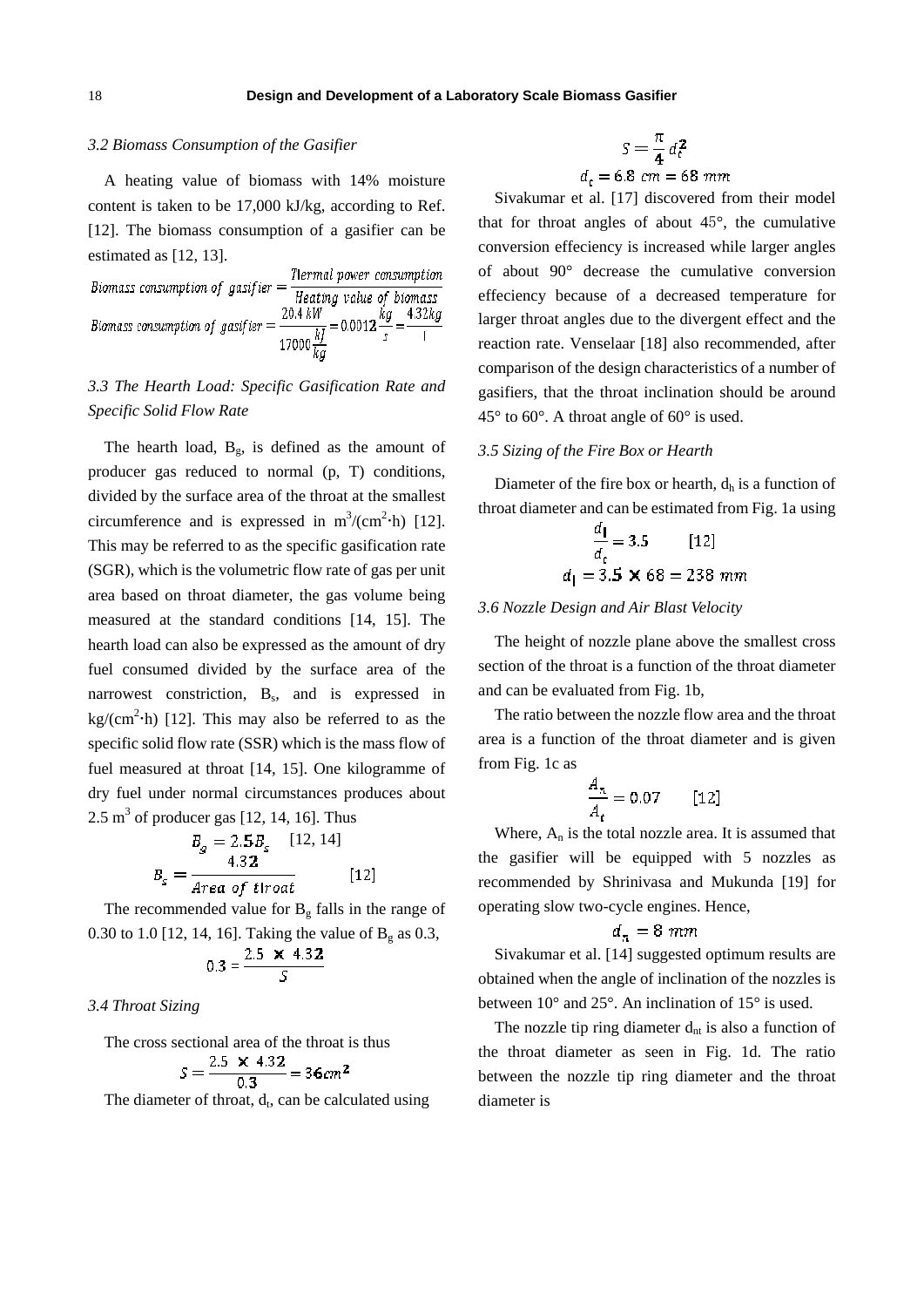

Fig. 1 a. Diameter of the fire box,  $d_r$ , as a function of the throat diameter,  $d_t$ ; b. Height of the nozzle plane above the throat, **h<sub>nt</sub>, as a function of the throat diameter; c. Ratio between nozzle flow area, A<sub>n</sub>, and throat area, A<sub>t</sub>, as a function of the throat** diameter; d. Nozzle tip ring diameter,  $d_{nt}$ , as a function of the throat diameter,  $d_t[1]$ .

$$
\frac{d_{\pi t}}{d_t} = 3
$$
 [12]  

$$
d_{\pi t} = 204 \text{ mm}
$$

The air blast velocity  $(V_b)$  can be estimated by equating the volumetric flow rate of the producer gas through the throat to the volumetric flow rate of air through the nozzle.

$$
Q = Av
$$

The volumetric flow rate of producer gas through the throat is estimated using

$$
Q = 2.5 \frac{m^3}{kg} \times 4.32 \frac{kg}{I}
$$

Using this flow rate as the flow of air through the nozzle,

$$
\frac{Q = \frac{10.8}{60 \times 60} m^3}{s} = 9 \times \frac{\pi (0.006)^2}{4} \times v_b
$$

$$
v_b = 11.79 \frac{m}{s}
$$

#### *3.7 Air Inlet and Outlet*

The general range for air inlet velocity is 6 m/s to 10 m/s [17]. The dimensions for the air inlet can be obtained using the continuity equation. By taking the velocity of air to be 6 m/s,

$$
\frac{Q = \frac{10.8}{60 \times 60} m^3}{\frac{s}{A_i} = 0.0005 m^3} = A_i \times 6
$$

For a circular opening, the diameter is  $d = 0.025$   $m = 25$   $mm$ . The gas inlet is taken to be 25 mm. The gas outlet is taken to be 20 mm.

#### *3.8 Length of Reduction Zone*

Sivakumar et al. [17] proposed that for a throat diameter of about 100 mm and for a throat angle of between 45 and 90 degrees, the reduction zone with a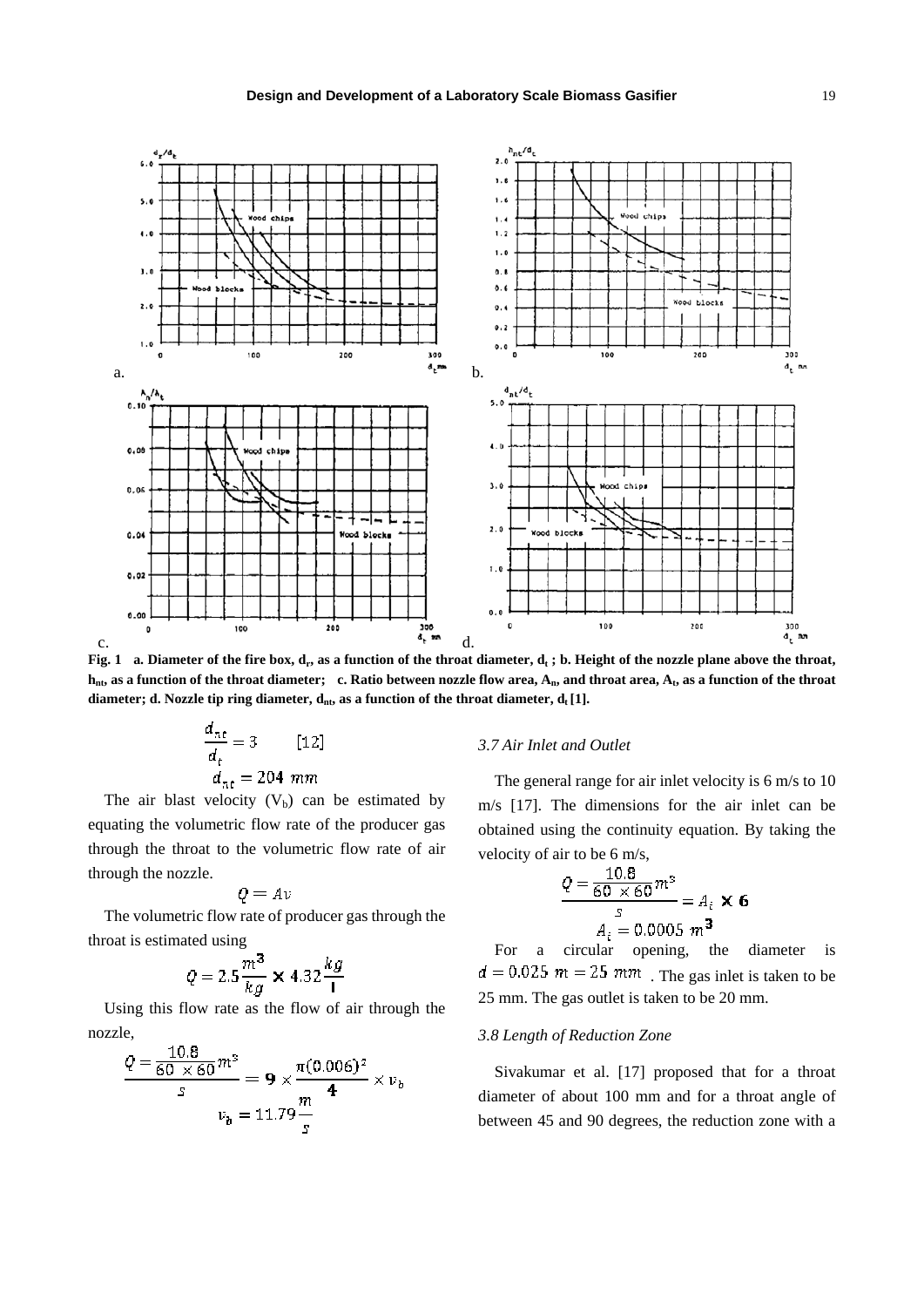length above 150 mm gives an optimum cumulative conversion effeciency. However, SERI [20] proposes that the height of the reduction zone should equal the diameter of the throat. The reduction zone is designed with a length of 80 mm.

#### *3.9 Height of the Hoper*

The height of the hoper is decided on the basis of the feedstock which it will be required to hold within the period of operation. The period of operation is taken to be 2 hours since it is laboratory scale. Therefore, given the biomass consumption rate as 4.32 kg/h, the total biomass consumption estimated to be consumed in 2 hours is 8.64 kg.

The bulk density of wood is between 300 and 550  $\text{kg/m}^3$  depending on the moisture content. Assuming the value of the bulk density is taken to be 500 kg/m<sup>3</sup>,

the total volume of the hoper is estimated as:<br>  $Volume = \frac{mass}{density}$ <br>  $Volume = 0.01728 m^3 = 17280 cm^3$ The height of a cylindrical reactor is



**Fig. 2 Orthographic views of the laboratory scale biomass gasifier.** 



**Fig. 3 The laboratory scale biomass gasifier.** 

 $Height = \frac{4 \times 17280}{\pi \times 23.8^2} = 38.8$  cm = 388 mm

A height of 400 mm is taken. The biomass gasifier is shown in Fig. 2. Fig. 3 shows the picture of the gasifier.

# **4. Preliminary Tests Carried Out on the Biomass Fuels**

Wood shavings and palm kernel shells were used as the biomass fuel/feedstock for testing the performance of the manufactured biomass gasifier. Preliminary experiments were carried out on the biomass fuels to determine some of their properties which are critical to the operation of the gasifier. The properties that were determined include the moisture content, bulk and apparent densities and bed voidage.

#### *4.1 Determination of Moisture Content of Biomass*

The moisture content determined on dry weight basis (MCD) and wet basis (MCW) were estimated using

$$
MCD = \frac{\text{(wet mass 1 dry mass)}}{\text{dry mass}}
$$

$$
MCW = \frac{\text{(wet mass 1 dry mass)}}{\text{wet mass}}
$$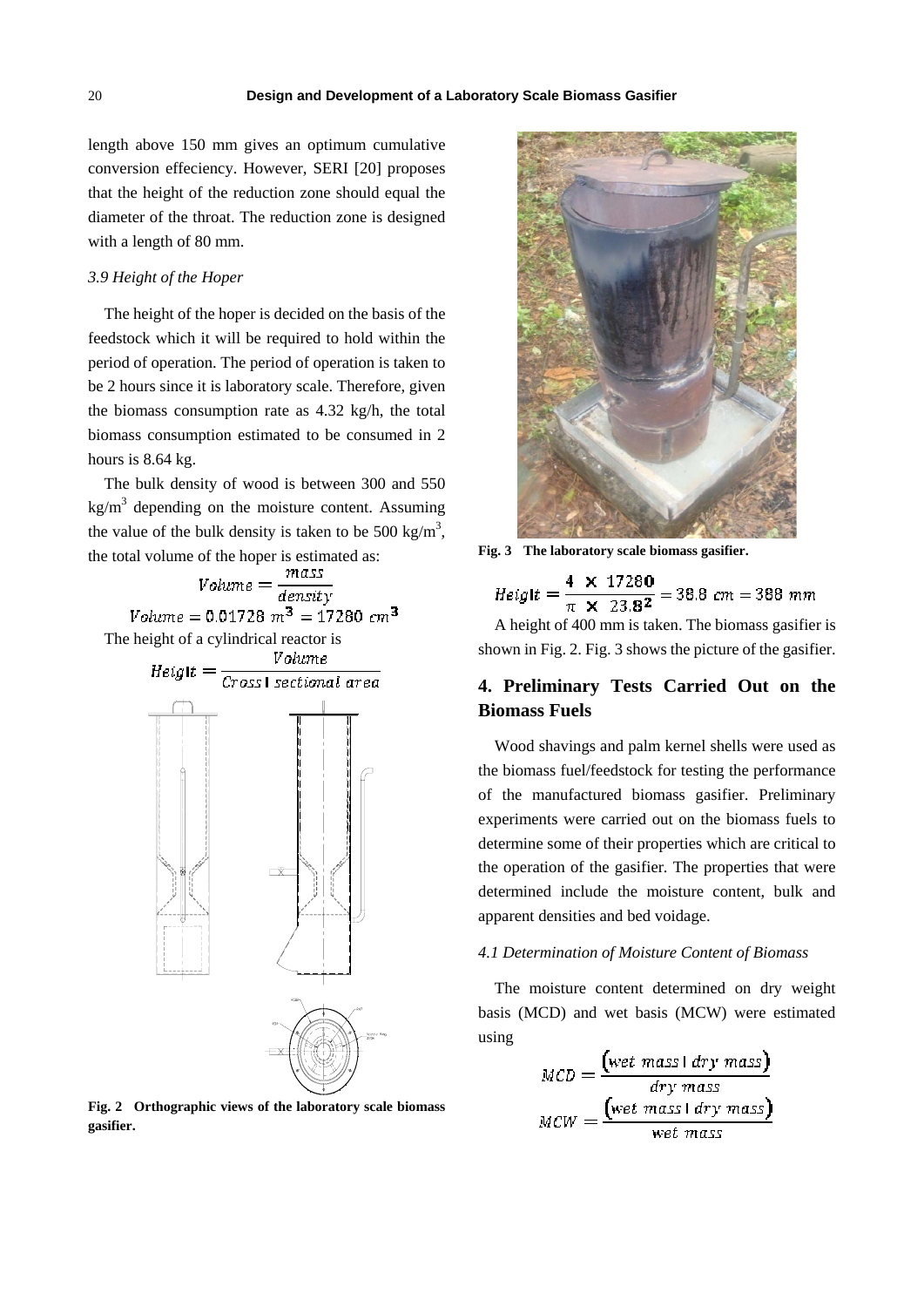## *4.2 Determination of Bulk Density*

The bulk densities of the wood shavings and the palm kernel shells were determined using

$$
\rho_b = \frac{mass \ of \ biomass}{volume \ filled \ by \ biomass}
$$

#### *4. 3 Determination of Apparent Particle Density*

The apparent particle density is the density of a biomass particle with the pore inherently present in it. The apparent densities were determined using

$$
\rho_p = \frac{mass \text{ of each piece}}{volume \text{ of each piece}}
$$

#### *4.4 Determination of Bed Voidage*

The bed voidage is the ratio of the inter-particle void space to the total volume. The bed voidage was determined using [21]

$$
\epsilon_B = \mathbf{1} \mathbf{1} \frac{\rho_b}{\rho_p}
$$

#### *4.5 Tests Carried Out on the Gasifier*

The performance of the laboratory scale biomass gasifier was tested using the biomass fuels and in natural- and forced-draft modes.

# 4.5.1 Natural Downdraft Mode

During operation of the gasifier in the natural convection mode, the fuel wood shavings was fed into the gasifier until it reached above the throat level. It was ignited from the bottom of the grate using a torch. Air was allowed to flow through the air inlet by natural convection. The gas produced was ignited. The properties of the gas and the flame were observed. In another experiment, the fuel was fed to the hearth level and the ignition was carried out by introducing a flame in the throat. The operation of the gasifier was also observed. The second experiment was repeated for the palm kernel shells.

# 4.5.2 Forced Downdraft Mode

During operation of the gasifier in the forced down-

draft mode, a blower with power rating of 3.5 kW was attached to the gasifier's inlet to introduce air into the air jacket which delivers it to the nozzles. The fuel was fed to the throat level and was ignited at the throat while the blower was operating. After sufficient temperature was reached, the fuel was loaded in multiples of 1 kg. The gas produced was ignited and the characteristic of the gas and flame were observed. The consumption rate of biomass was also observed. The experiment was carried out for both the wood shavings and palm kernel shells.

The fuel conversion rate was estimated using

### $Fuel$  conversion  $rate =$

mass of blomass fed into the gasifier tatal operation time of steady-state period

# **5. Results and Discussions**

### *5.1 Determination of Biomass Properties*

The results for the determination of the properties of the biomass fuels are given in Table 1.

# *5.2 Results of Experiments Carried Out on the Gasifier Operation in Natural Downdraft Mode*

The operation of the gasifier with wood shavings in the natural downdraft mode took about 35 minutes for the initial start up and production of combustible gas when ignited from under the grate. The gas burned with a blue flame similar to the butane gas for a short period of about 10 minutes before the production of the syngas was stopped. The pressure at which the gas exited the outlet was low. It was observed further that the heat remained in the reduction zone and thus the oxidation zone at the throat did not combust the biomass wood

| Property                                       | Palm<br>shell | kernel Wood<br>shavings |
|------------------------------------------------|---------------|-------------------------|
| Moisture content (dry weight)<br>basis $(y_6)$ | 9.8           | 19.3                    |
| Moisture content (wet basis) (%) 8.9           |               | 16.2                    |
| Bulk density $(g/cm^3)$                        | 0.5           | 0.05                    |
| Apparent particle density $(g/cm^3)$ 0.82      |               | 0.3                     |
| Bed voidage                                    | 0.39          | 0.83                    |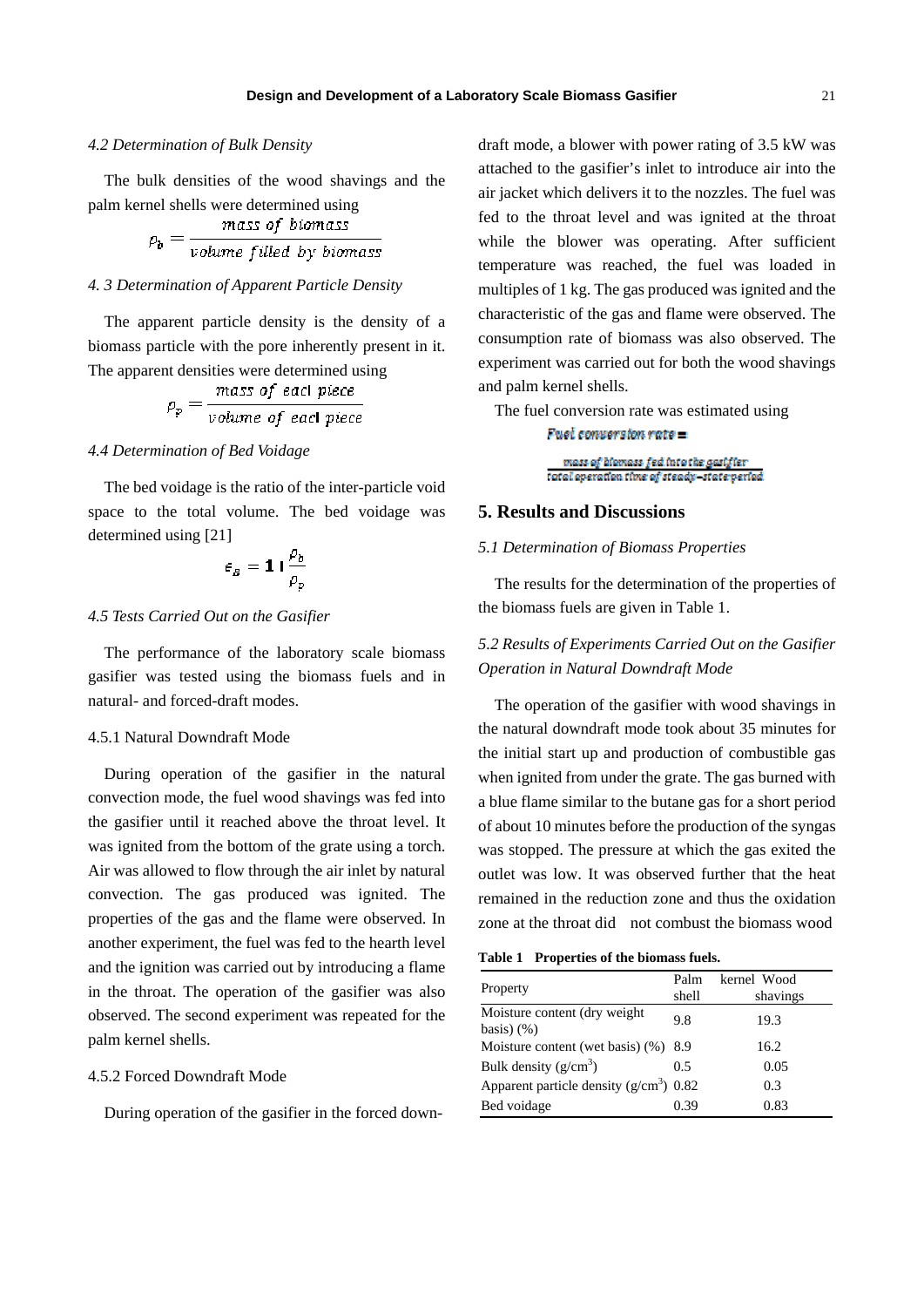| ранн выпи эненэ.               |                  |  |
|--------------------------------|------------------|--|
| Start up time                  | 10 minutes       |  |
| Mass of biomass consumed       | $2 \text{ kg}$   |  |
| Time taken to operate steadily | $30 \text{ min}$ |  |
| Fuel conversion rate           | $4 \text{ kg/h}$ |  |

**Table 2 Results from the operation of the gasifier using palm kernel shells.** 

shavings in the zone. There was, in addition, no observable decrease in the bed height during the process.

Syngas was not produced when wood shavings were ignited at the throat. Instead, the biomass only burned but did not gasify. A lot of smoke was also produced before the wood shavings began to burn. Palm kernel shells also burned but did not gasify when operated in the natural draft mode. It was noticed that the ignition from the bottom of the grate was not an efficient method of ignition. Also, the gasifier could not operate by natural draft and it needed a source of forcing air through the bed.

#### *5.3 Operation in Forced Downdraft Mode*

The operation of the gasifier in forced downdraft mode using wood shavings as fuel produced combustible gases, but a bridging was noticed which was caused by the char produced from the wood shavings which did not allow the gas produced to flow through the bed to the outlet. The bridging problem has been observed for fluffy or loose biomass by Kumararaja [22] for gasification of groundnut shells and Rudakova [23] for sawdust. In addition to the bridging problem, it was observed that there was no free flow of biomass within the gasifier into the throated region. The possible cause for the hindered flow is the inherent properties of the biomass as observed also by Kumararaja [22]. The operation of the gasifier in forced downdraft mode using palm kernel shells as fuel produced the results in Table 2.

During the gasification of the palm kernel shells, the start up time was about 10 minutes. A lot of smoke was produced during the start-up after which combustible gases were produced steadily. The gas produced, when ignited, burned a luminous flame as that obtained during the flaring of natural gas. Unlike the wood shavings, the palm kernel shells flowed freely. There were no bridging problems observed. It was also observed that a lot of smoke and tar oil was produced initially when the gasifier is loaded with fuel.

## **6. Conclusions**

A laboratory scale downdraft biomass gasifier was designed to deliver a mechanical power of 4 kW and thermal power of about 15 kW. The design was largely empirical, that is, based on past experience. The biomass gasifier was manufactured as a single piece having a water seal and cover. The laboratory scale biomass gasifier has a capacity of holding 8.64 kg of feedstock. The hearth and throat diameter are 238 mm and 68 mm respectively. It had five nozzles, 10 mm diameter, for the injection of air. The gasifier is lagged along its length and throat using fibre glass material.

Palm kernel shells had moisture content of between 8% and 10% while wood shavings had moisture content between 16% and 20%. The bulk density of palm kernel shells is estimated to be 0.5  $g/cm<sup>3</sup>$ . Palm kernel shells also have an apparent density estimated as  $0.82 \text{ g/cm}^3$  and with a bed voidage of 0.39. Wood shavings have a bulk density estimated to be 0.05  $g/cm<sup>3</sup>$ . The apparent density of wood shavings is 0.3  $g/cm<sup>3</sup>$  and the bed voidage is 0.83. The biomass fuel conversion rate is 4 kg/h. The gasifier was suitable for gasifying palm kernel shell, but bridging problems were experienced during gasification of wood shavings. Forced downdraft mode of operation yielded better results and is the preferred operation of the gasifier.

## **References**

- [1] Food and Agricultural Organisation, FAO, Wood Gas as Engine Fuel, Italy, 1986.
- [2] K.R. Anil, G. Yogi, Alternative Energy in Agriculture, Vol. II, CRC Press, 1986, pp. 83-102.
- [3] J.J. Ramrez, J.D. Martnez, S.L. Petro, Basic design of a fluidized bed gasifier for rice husk on a pilot scale, Latin American Applied Research, ISSN 0327-0793 version impressa, Argentina, Oct. 2007.
- [4] D.Md. Miah, A.R. Harun, M.Y. Shin, Wood fuel use in the